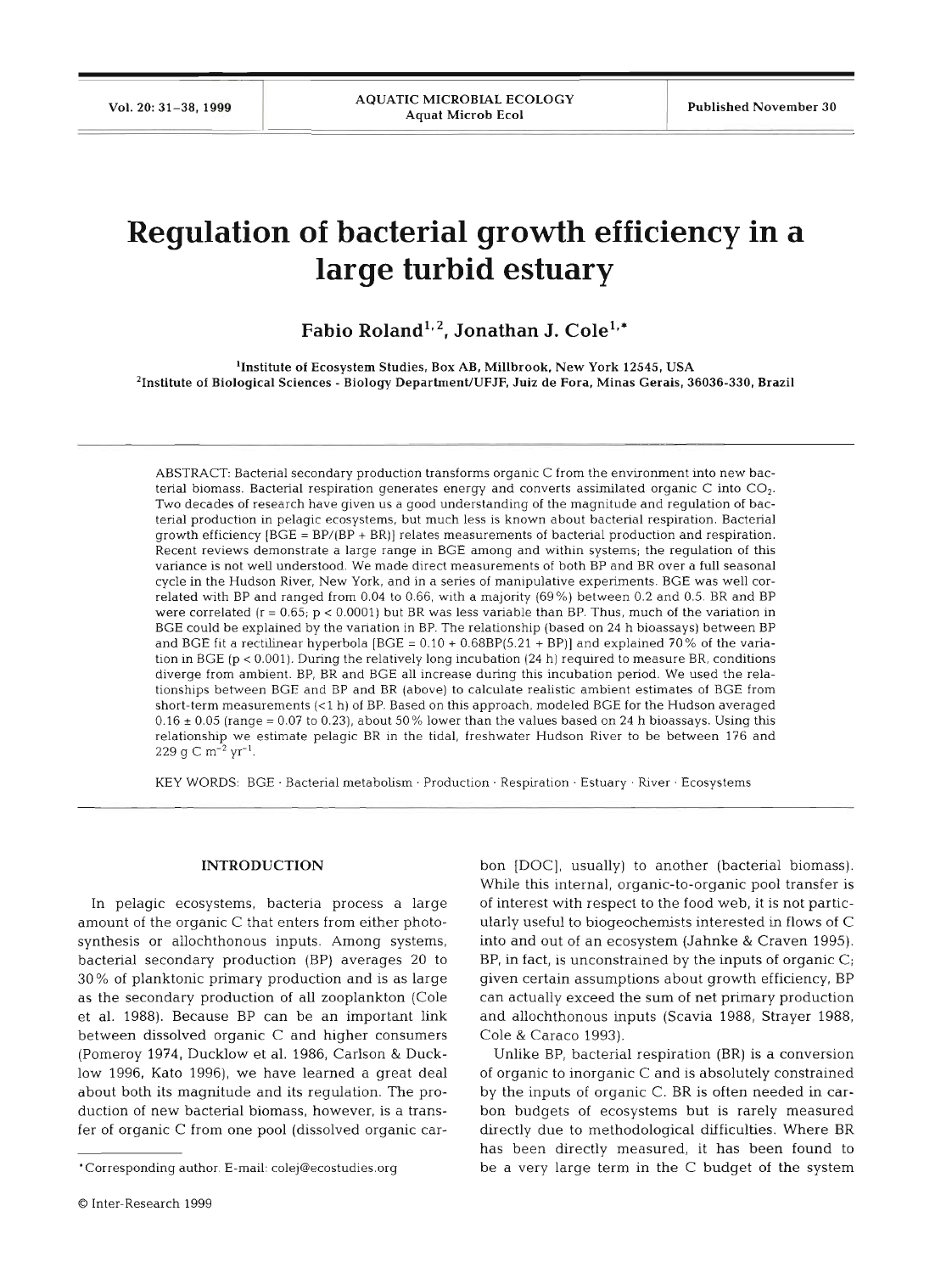(Schwaerter et al. 1988, Biddanda et al. 1994, Jahnke & Craven 1995, Pomeroy et al. 1995, del Giorgio et al. 1997). Since BR is difficult to measure, researchers usually measure BP (from the uptake of  ${}^{3}H$ -thymidine or leucine) and estimate BR using assumed values of bacterial growth efficiency (BGE).

The problem with this approach is that reported values of BGE exhibit a large range, from  $< 0.1$  to  $> 0.6$ (Cole & Pace 1995, Jahnke & Craven 1995, Pomeroy et al. 1995, Carlson & Ducklow 1996, del Giorgio & Cole 1998). This range leads to a 13-fold uncertainty in estimating BR at the extremes from a given value of BP. Further, since we do not understand what regulates either BR or BGE, it is not often clear which value of BGE would be appropriate to a given environment.

In the present study, we measured BP and BR in the tidal, freshwater portion of the Hudson River to examine how BGE varied seasonally in this system. In addi-Lion, we performed a series of manipulative experiments with Hudson water to determine what factors could regulate BGE. Finally, using both the seasonal and experimental data, we developed a predictive model for BGE and compare this model to what is known from other systems.

#### **STUDY SITE**

The lower Hudson River is a tidal, fresh-to-oligohaline river in eastern New York State in the USA. The river has an average depth of about 9 m and the freshwater portion is vertically well mixed due to tidal and wind action (Caraco et al. 1997, Raymond et al. 1997). Since the freshwater input to this river is relatively low compared to its volume, the water residence time is long. Highest inputs of freshwater occur in March and April and lowest inputs are between August and September (Cooper et al. 1988). During the summer period the average water residence time is  $~100$  d. The water is nutrient-rich with  $NO<sub>3</sub>$  concentrations usually  $>50$  µM and PO<sub>4</sub> concentrations varying seasonally between 0.1 and 1 pM (Cole et al. 1992). The system is moderately turbid (6 to 12 NTU), containing a large amount of suspended solids (averaging  $~20$  to 50 mg  $l^{-1}$ , Cole et al. 1991).

The tidal freshwater portion of the Hudson River Estuary has been particularly well studied regarding food-web dynamics. Phytoplankton primary production is low due to the deep mixing and high turbidity of the system (Cole et al. 1991, 1992). Prior to the invasion of the zebra mussel in 1992, algal biomass reached peak levels in summer of  $~10$  pg chl a  $l^{-1}$ . Following the zebra mussel invasion, however, peak chlorophyll levels have not exceeded 4 **pg** chl a 1-' (Strayer et al. 1996, Caraco et al. 1997). Metabolism in the Hudson is dom-

atad by heterotophic activity, and system respira-<br>and on exceeds primary production (Howarth et al. 1996,<br>aymond et al. 1997). Smillarly, bacterial secondary<br>aymond et al. 1997). Smillarly, bacterial secondary<br>production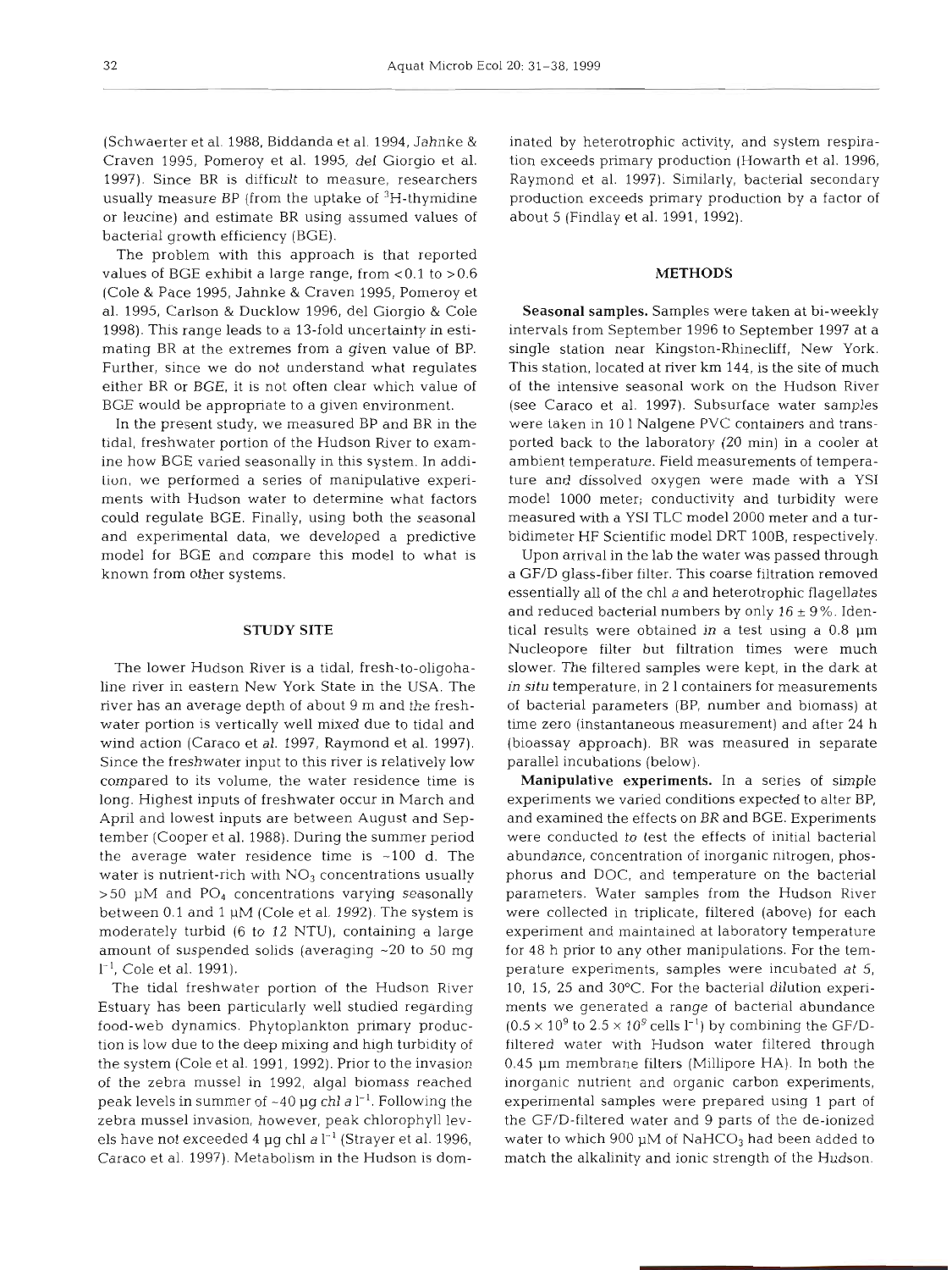For the carbon manipulations, glucose was added at 0.36 mg C  $l^{-1}$  and 3.6 mg C  $l^{-1}$ . For the nutrient manipulations we added NH<sub>4</sub>Cl (0.5, 5.0 and 25  $\mu$ M) and  $KNO<sub>3</sub>$  (4.5, 45 and 225 µM). A phosphorus gradient was obtained by adding  $KH_2PO_4$  at 0.1, 1.0 and 5.0  $\mu$ M. We varied these nutrients alone and in combination. All manipulated samples were kept in the dark at in *situ* temperature, in 2 l containers for measurements of bacterial abundance and BP at time zero (instantaneous measurement) and after 24 h. Samples for dissolved oxygen were fixed at time zero and after 24 h.

Bacterial parameters. *Abundance:* Samples for bacterial abundance were placed in scintillation vials and preserved with buffered formalin (2 % final concentration). The preserved samples (1 ml) were stained with acridine orange and passed through 0.2 µm pore size Nucleopore filters according to Hobbie et al. (1977). Samples were counted at  $1250\times$  with an Olympus BHT microscope, and at least 10 fields of  $>$  30 bacteria field<sup>-1</sup> were counted.

*Production:* We used the Smith & Azam (1992) microcentrifuge modification of the  $[{}^{3}H]$ -leucine method (Kirchman et al. 1985) to estimate BP. In order to determine the concentration of labeled leucine required to saturate leucine uptake, 3 saturation experiments were run by measuring uptake over a leucine concentration series ranging from 12 to 88 nM (Fig. 1a). The expected Michaelis-Menten function defined saturation to occur at about 60 nM. Water samples (1.5 ml, 4 replicates and 1 blank) were incubated with 59 nM final concentration of  $[3H]$ -leucine (47.5 Ci mmol<sup>-1</sup>, New England Nuclear [NEN]) at in situ temperature for 60 min. Incubations were ended by adding 0.3 m1 of 50% TCA. Zero-time controls (blank) were fixed with 50 % TCA immediately after adding labeled leucine. Following incubation, the samples were centrifuged (14 000 rpm  $[17000 \times q]$ ; 10 min) and the supernatant was discarded. Subsequently, 1.5 m1 of 5% TCA were added and the samples were centrifuged for 10 min at 14000 rpm; afterwards, the supernatant was sucked out. A scintillation cocktail (Scintiverse BD) was added, the centrifuge tubes were placed in scintillation glass vials, and the radioactivity was determined using a Beckman LS1801. Quench was determined from the relationship between H number and counting efficiency (Horrocks 1977). BP was calculated from the disintegration per minute (dpm) incorporated to protein according to Simon & Azam (1989).

On 3 dates the extent of isotope dilution (ID) was measured by adding a concentration series of unlabeled leucine along with our labeled addition (Moriarity 1986, Chrost 1990). Unlabeled leucine was added at 5 concentrations ranging from 0 to 221 nM. The ID experiments revealed a relatively low contribution of exogenous unlabeled leucine (Fig. lb). The **3** experi-



Fig. 1. (a) Kinelic saturation curve. Mean (with SD) of DPM is<br>protein is shown as a function of added leucine concentation<br>(b) Three isotope dilution plots showing how the estimate of<br>the *x*-intercept was obtained. Valu

$$
BPI \, (\mu g \, C \, l^{-1} \, d^{-1}) = \left[ (BPT1/k) e^{k \, T1} \right] - \left[ (BPT0/k) e^{k \, T0} \right] \tag{1}
$$

lnBPTO)/Tl]. The integrated BP was calculated for both seasonal and experimental set samples.

**Respiration:** BR was estimated as dissolved oxygen consumption in BOD bottles (5 replicates for each time). The time-zero control samples were fixed immediately with Winkler reagents. Another set of 5 bottles was incubate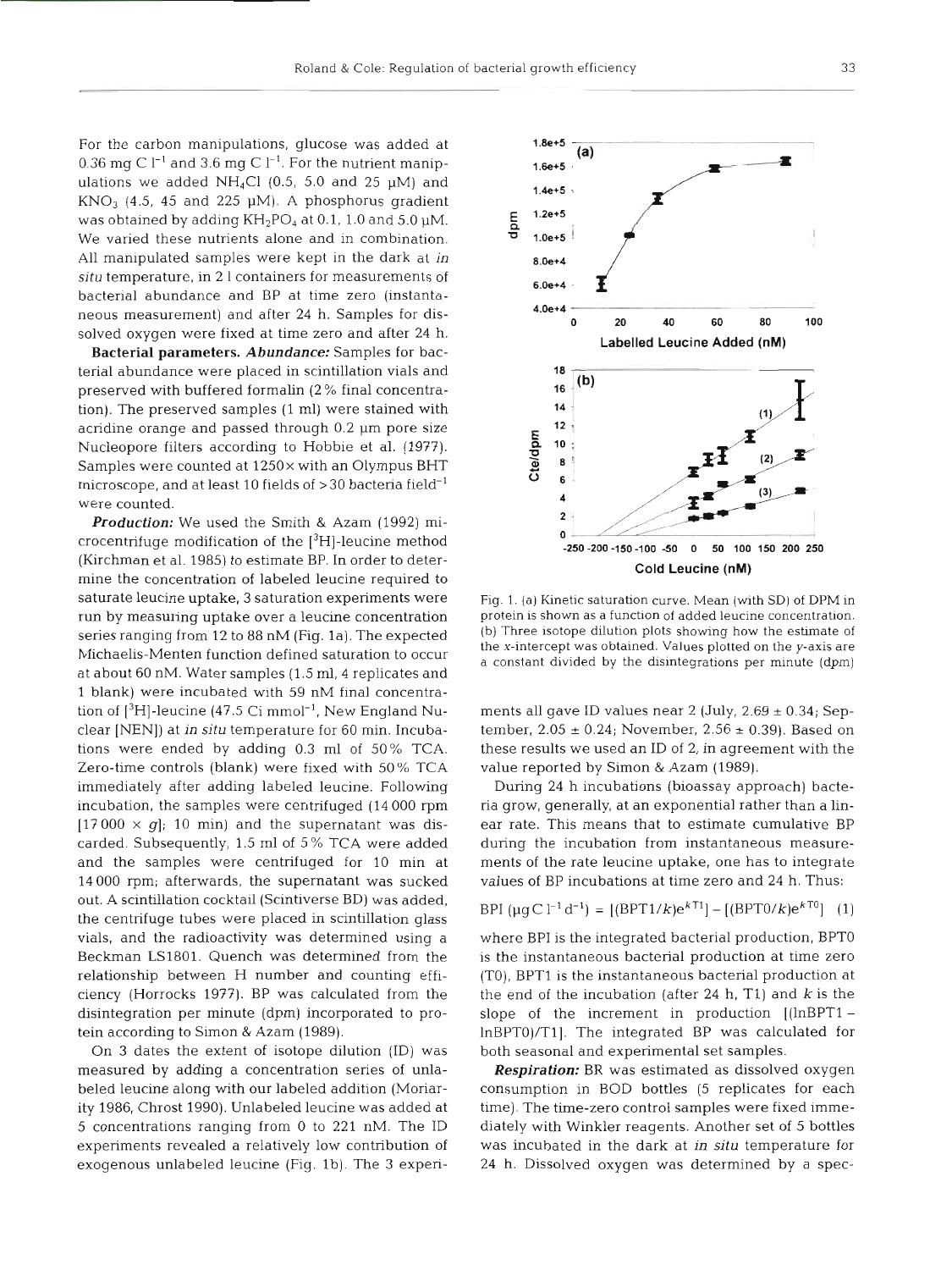$12$  $(a)$ 10 Bacterial Production .- **<sup>0</sup> C <sup>3</sup>**-  $\mathbf{B}$   $\mathbf{B}$  $\blacksquare$  **m**  $\blacksquare$  $\overline{\phantom{a}}$ **5-**  ([I **<sup>m</sup>** 10 **l0**   $(b)$ **Bacterial Respiration <sup>0</sup>***8* -- **.E** -  $(\mu g C I^1 h^1)$ 6 4 **'C CI) a <sup>5</sup> -W**   $2 + 2$ 0 **0**   $1.0$ **1 .o**   $(c)$  $0.8$ Growth Efficiency **5 C 0.6 -** Q **Bacterial Gw \$j5 04**  m **z E**  0 **0.2** -  $0.0$ **0.0** - SON DJ F M A MJ J A **S Months** 

Fig. 2. Seasonal changes in (a) integrated bactenal production (integrated 24 h bioassay), (b) bacterial respiration and (C) bacterial growth efficiency

trophotometric modification of the Winkler technique (Reynolds 1972, Duval et al. 1974, Ashton & Twinch 1985, Roland et al. 1999). The dissolved oxygen consumption (mg DO  $l^{-1}$  h<sup>-1</sup>) between the 2 measurements was converted to carbon respired ( $\mu$ g C l<sup>-1</sup> h<sup>-1</sup>) assuming a respiratory quotient (RQ) of 1.

# RESULTS

#### Seasonal trends

Integrated (24 h bioassay) BP showed strong variation in the seasonal cycle (0.5 to 10  $\mu$ g C l<sup>-1</sup> h<sup>-1</sup>; Fig. 2a). Highest values were found in late summer and early autumn and lowest values in the winter. The 24 h bioassay values of BR showed a similar trend in the seasonal cycle (Fig. 2b). Maximum values were obtained during the warmer months  $({\sim}8 \text{ µg C } l^{-1} \text{ h}^{-1})$ and minimum values in the winter (2 to 4  $\mu$ g C l<sup>-1</sup> h<sup>-1</sup>). BR was less seasonally dynamic (coefficient of variation,  $CV = 37\%$ ) than BP ( $CV = 70\%$ ). In the seasonal cycle bacterial growth efficiency ranged from -0.1 during the winter up to  $\sim 0.5$  during the summer months (Fig. 2c).

# Experimental results

The experimental manipulations were successful in inducing changes in both BP and BR and therefore in generating a range in BGE (Table 1). The initial density of bacteria had the least affect on all 3 parameters (Fig. 3a). The addition of a labile C substrate as glucose (Fig. 3b) and alteration of temperature (Fig. 3c) had the greatest effects. In the inorganic nutrient addition experiments (Fig. 3d), the ranges of both BP and BR spanned the ranges we observed in the seasonal cycle. As with the seasonal cycle, we observed a greater range in BP than in BR, with the exception of the DOC addition experiment.

Table 1. Analyses of variance withln treatments for bacterial production (BP), bacterial respiration (BR) and bacterial growth efficiency (BGE). t-test (normal distribution) and Mann-Whltney test (non normal distribution) were used to test the occurrence of differences among treatments (significant [S] or not significant [NS]). The Student-Newman-Keuls test was used to venfy the significance of the difference with  $p = 0.05$ . The coefficient of correlation (r) indicates the response of each bacterial parameter to the treatment

| Treatment   | ΒP                               | ΒR                              | BGE                              |
|-------------|----------------------------------|---------------------------------|----------------------------------|
| Dilution    | $NS$ ; $p = 0.964$ ; $r = 0.66$  | $NS$ ; $p = 0.821$ ; $r = 0.97$ | $NS$ ; $p = 0.901$ ; $r = 0.91$  |
| DOC.        | $S_i$ ; $p < 0.001$ ; $r = 0.99$ | $S_i p < 0.001$ ; $r = 0.67$    | $S_i$ p < 0.001; r = -0.03       |
| Temperature | $S_i$ p < 0.001; r = 0.92        | $S; p < 0.001; r = 0.99$        | $S_i$ p < 0.001; r = 0.69        |
| Nitrogen    | $S_i$ p < 0.001; r = 0.99        | $NS$ ; $p = 0.165$ ; $r = 0.64$ | $S_i$ ; $p = 0.003$ ; $r = 0.92$ |
| Phosphorus  | S; $p < 0.001$ ; $r = 0.97$      | $NS$ ; $p = 0.505$ ; $r = 0.79$ | $S_i$ ; $p = 0.024$ ; $r = 0.94$ |
| $N+P$       | $Si p < 0.001; r = 0.97$         | $S_i$ p < 0.001; r = 0.66       | $S_i$ ; $p < 0.001$ ; $r = 0.91$ |
|             |                                  |                                 |                                  |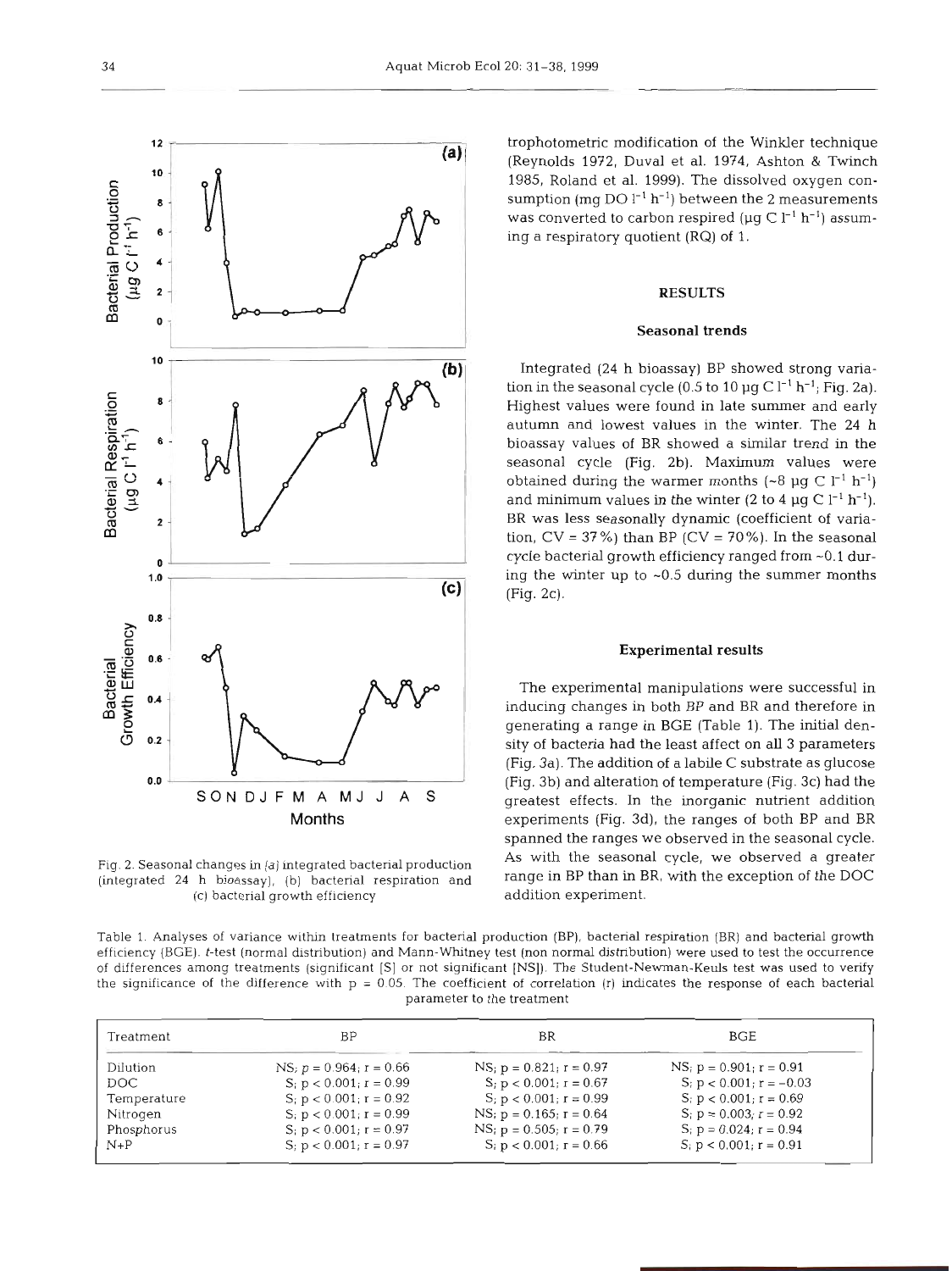

Fig. 3. Experimental change respiration (open bars). Average values and standard **C** 15<br>deviation, according to the **12** experimental gradients, are shown. (a) Bacterial dilution (initial bacterial cell numbers **<sup>m</sup>** are given on the x-axis); (b) dissolved organic carbon; (c) temperature; and (d) inor-

There were some intriguing non-lineanties in the experimental results. For example, BR peaked at a temperature of 25°C rather than at the highest temperature (30°C). When we added both N and P, both BR and BP peaked at moderate rather than high additions. Clearly, BP and BR did not react in identical ways to the manipulations. This is illustrated in Fig. 4, which simply shows the experimental results arranged from lowest to highest BGE. Highest BGE occurs in the high levels of dilution, temperature and combined nutrient addition experiments (near 0.5) and lowest in low levels of nutrient addition experiments  $( $0.2$ ).$ 



Fig. 4. Relationship between bacterial growth efficiency (BGE) and experimental treatment. The data were arranged in rank order from lowest to highest BGE. Experimental manipulation:  $D =$  bacterial dilution;  $C = DOC$ ;  $T =$  temperature; N = nitrogen; P = phosphorus; NP = nitrogen and phosphorus. Numbers **(1** to 5) represent the level of treatment (see Fig. **3)** 

## Relationships

We combined the data from the seasonal cycle and the experiments to investigate the relationships between BP, BR and BGE. On a log-log scale BR was correlated to BP (Fig. 5a;  $r^2 = 0.42$ ;  $p < 0.001$ ). However, while BP varied by nearly **3** orders of magnitude, BR varied by only 1. Further, bacterial respiration was not correlated to BGE (Fig. 5b;  $p > 0.15$ ). As a consequence of the lack of correlation between BR and BGE, BP and BGE were strongly correlated (Fig. 5c;  $r^2 = 0.72$ ;  $p <$ 0.001). The CV of BGE, including both seasonal and experimental sets  $(n = 88)$ , was 43%, and the range was between 0.04 and 0.66; 69% of the measurements had BGE between 0.2 and 0.5 (Fig. 5c). The relationship between BGE and BP fit a hyperbolic model which explained 72% of the variation in BGE data and the BGE maximum, according to the model, is 0.64 (Fig. 5c).

#### **DISCUSSION**

Both the seasonal cycle and the experimental manipulations provided some similar insights as to the possible regulation of BGE. In both the field and the experiments, BGE varied within the same range (<0.05 to near 0.6). Although BP and BR (the 2 components needed to calculate BGE) tended to covary in both the field and the experiments, they did exhbit some individualistic behavior, particularly in the experiments. For example, BR was more strongly stimulated than BP in the glucose addition experiment. In every experiment and every sample from the field, BR exceeded BP by a substantial amount. Clearly, in this system, the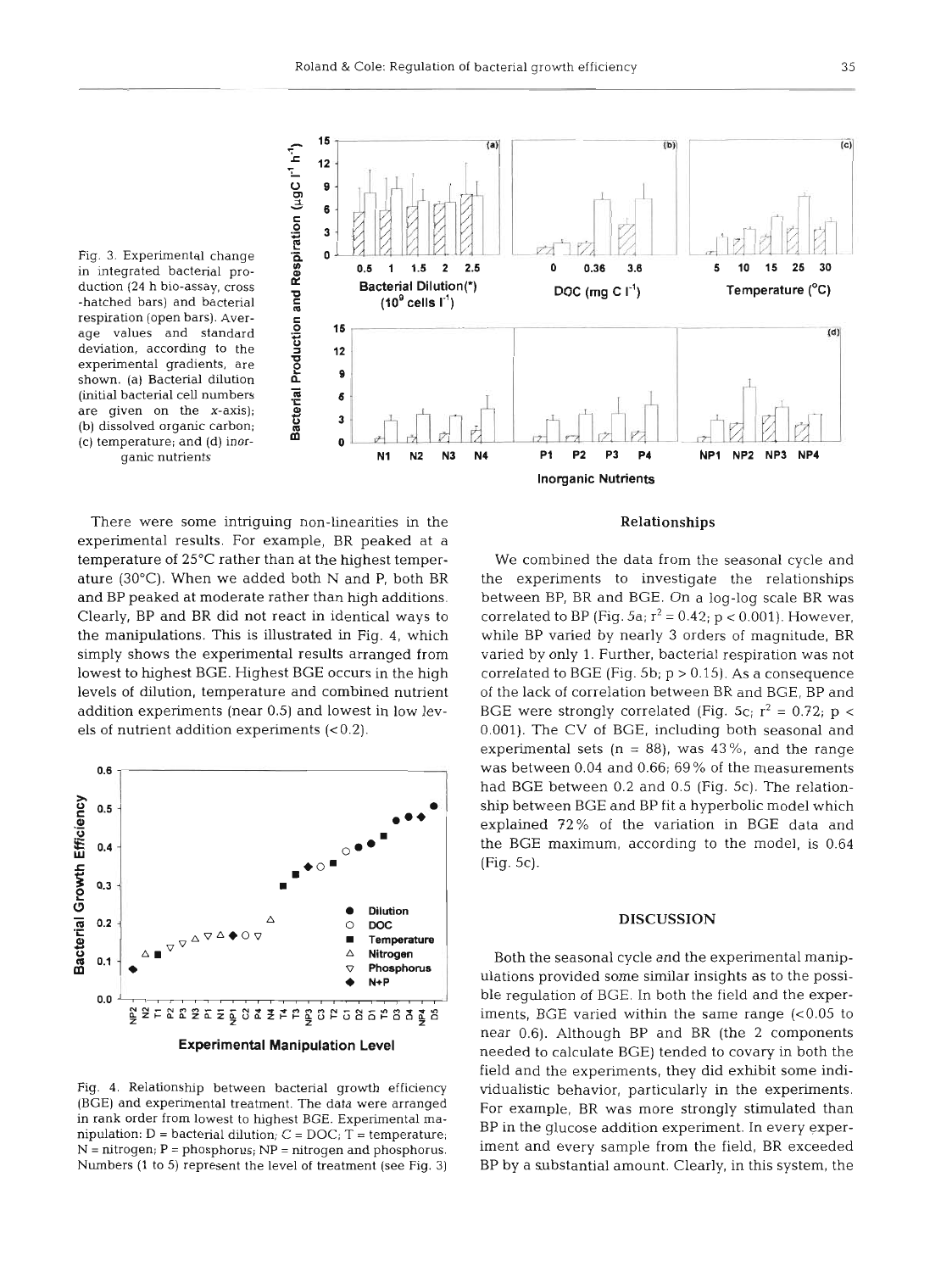and bacterial growth efficiency and (c) integrated bacterial (b) Instantaneous bacterial production and (c) bacterial Both seasonal and experiments data sets were used in these and (C), instantaneous bacterial production data were used plots. The regression for (a) is  $BR = 2.66 + 8.7BP/(4.90 + BP)$ with  $N = 88$ ,  $r = 0.65$ ,  $p < 0.0001$ , and that for (c) is  $BGE = 0.09 +$  $0.640BP/(4.52 + BP)$  with  $N = 88$ ,  $r = 0.85$ ,  $p < 0.0001$ . Statistical facts for (b) are not included because they are not significant

respiratory loss of C is larger than the net assimilation of organic matter into bacterial biomass under almost

Both parts of the study showed that BR was more conservative than BP. Over the entire range of observations, BP varied by a factor of more than 100, while

any conditions.

BR varied by a factor of only 10. Further, while BP and BR were correlated, BR and BGE were not. The result of these relationships is that BGE is easily predictable from BP measurements alone, at least in the Hudson River. The hyperbolic shape of the relationship between BP and BGE (e.g. Fig. 5c) is a consequence of the way in which BP and BR are related and is not simply an autocorrelation. Because the BP term occurs in

tion (24 h bioassay) and respiration, (b) bacterial respiration from the model in Fig. 4a (c) and from the model in Fig. 4c ( $\bullet$ ).<br>
and bacterial growth efficiency and (c) integrated bacterial (b) Instantaneous bacterial growth efficiency estimated from the model in Fig. 4c. For (a)



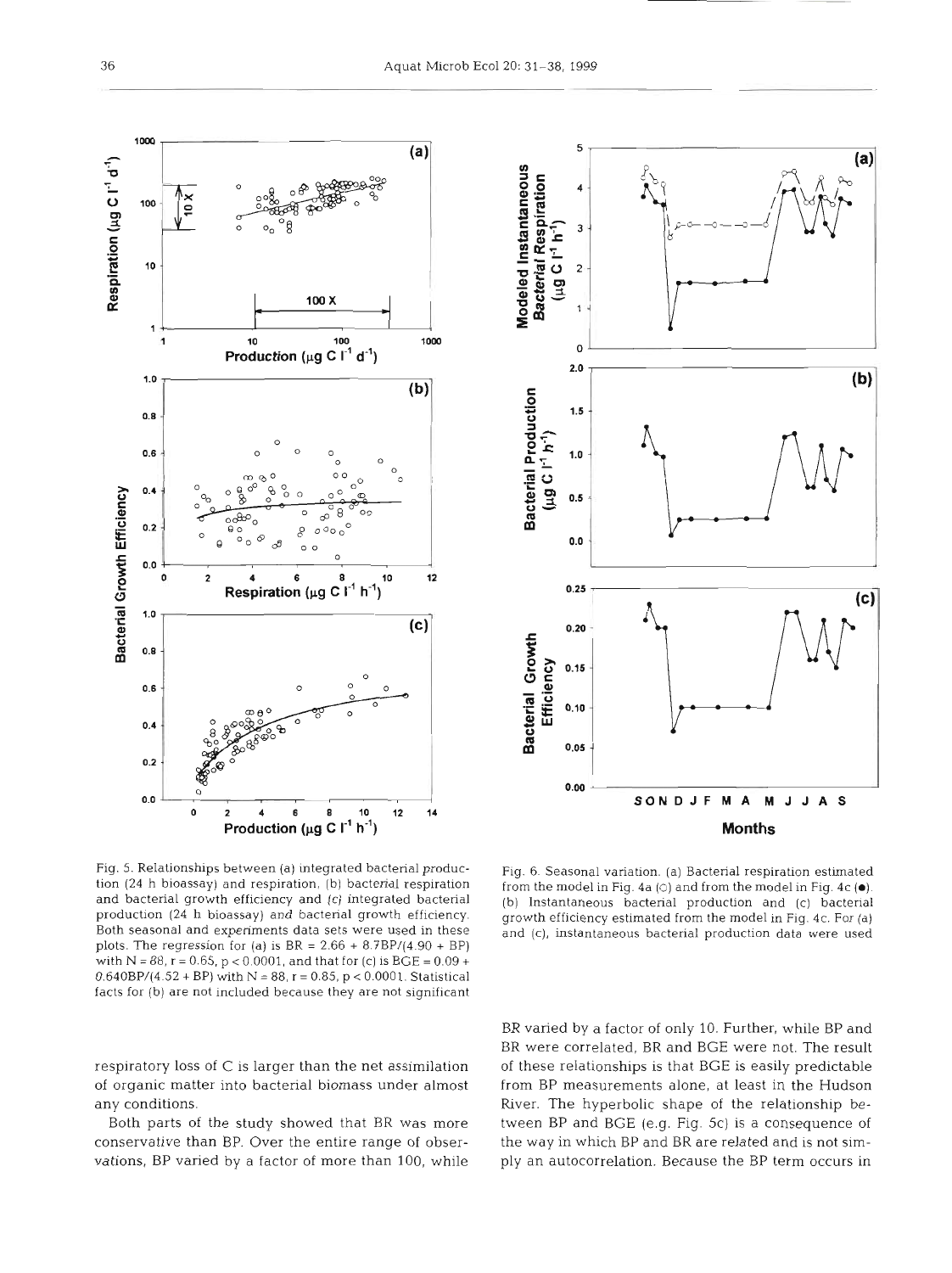both the numerator and denominator, the relationship is driven to an asymptote if BR is constant, has low variance compared to BP or is unrelated to BP. If BR were linearly related to BP, the result would be a constant BGE, not the hyperbolic relationship with BP that we observed. For example, if BR were always twice BP, BGE would always be 0.33 and would not vary systematically with BP. If BR were a positive exponential function of BP, BGE would be a negative exponential function of Bl

In our study the small dynamic range of BR in comparison to that of BP drives the hyperbolic relationship. The relationship is useful in that it suggests a way of estimating appropriate values for BGE in the absence of direct or extensive measurements of BR. BR is difficult to measure. **A** potential drawback of most measurements of BR, and therefore BGE, is the long time frame needed. While BP can be measured in a 0.5 h incubation, obtaining a reliable measurement of BR (or of DOC decline) usually takes many hours. Since bacterial cells typically grow during these experiments, the long time frame compromises the estimate of BGE. **Our** study reveals 2 relationships that could conceivably be used to estimate BR and BGE at a time scale comparable to the BP measurement.

Since BR and BP are correlated in the 24 h integrated measurements it is reasonable to expect this relationship (e.g. Fig. 5a) to be similar for an instantaneous measurement of BP. This relationship is not perfect; plotted on an arithmetic scale  $r^2$  is only 0.42. Nevertheless, it provides a clear improvement over applying some arbitrary value of BGE to the measured BP value in the estimation of BR. Using this approach and the instantaneous leucine-based measurements of BP, we estimate annual BR in the Hudson to average 3.7 µg C  $l^{-1}$  h<sup>-1</sup> or about 226 g C m<sup>-2</sup>  $yr^{-1}$ .

Since BR is less dynamic than BP, BGE is basically driven by variation in BP and is well correlated to it (e.g. Fig. 5c). If we assume that the hyperbolic relationship in Fig. 5c is also true for instantaneous BP, we can compute an instantaneous value of BGE for each value of BP (Fig. 6c). Looked at this way, instantaneous BGE would vary from around 0.2 during the warmer months to values near 0.1 during the winter. The resulting respiration calculated from this cycle of BGE and BP is shown in Fig. 6a. It generally agrees with BR based on the BR-BP relationship when high, but diverges somewhat during the winter. Using this approach, BR in the Hudson would be 2.9 µg C  $l^{-1}$  h<sup>-1</sup> or about 176 g C  $m^{-2}$  yr<sup>-1</sup>.

Our study attempted to overcome a problem with some of the prior literature on BGE. In many studies, a  $^{\prime}$  mixed $^{\prime}$  time scale is used in which BP is measure

Fig. **7** Comparison of measured bacterial growth efficiency (BGE) estimated assuming **3** distinct combinations of BP and BR. Bioassay BGE: both integrated BP and BR (bioassay BGE); field BGE: instantaneous BP and model (Fig. 4c); Mixed BGE: instantaneous BP and integrated BR

instantaneously at the beginning of the experiment and BR is measured as briefly as possible, usually on the time scale of more than 6 h, often as long as 24 h (Coffin et al. 1993, Biddanda et al. 1994, Carlson & Ducklow 1996). Some researchers have avoided this problem by measuring the decline of DOC to get total assimilation and bacterial POC production; these can be used to obtain BP. In this case, the time scales are correct, but tend to be long (e.g. Sondergaard & Theil-Nielsen 1997).

For the 'mixed' time scale approach, if there is growth during the long incubation, this procedure overestimates BR and underestimates BGE. Using instantaneous BP and 24 h BR, the annual average BGE in the Hudson would be 0.11 (Fig. ?), which is lower than that obtained by using the above models. Calculating BR from the relationship between instantaneous BP and 'mixed' BGE gives an annual average value for BR which is considerably higher than the other approaches (5.29  $\mu$ g C l<sup>-1</sup> h<sup>-1</sup> or 324 g C m<sup>-2</sup> yr<sup>-1</sup>). This is very close to the value (318 g C  $m^{-2}$  yr<sup>-1</sup>) obtained by Findlay et al. (1991), who used thymidinebased estimates of BP and a 'mixed' approach to obtain BR.

As methods for the measurement of dissolved oxygen improve (Williams et al. 1982, Carignan et al. 1998, Roland et al. 1999), it may be possible to greatly shorten the time needed to estimate BR to the point where BP and BR can be measured on the same tim scales, and perhaps BR could become a routine measurement.